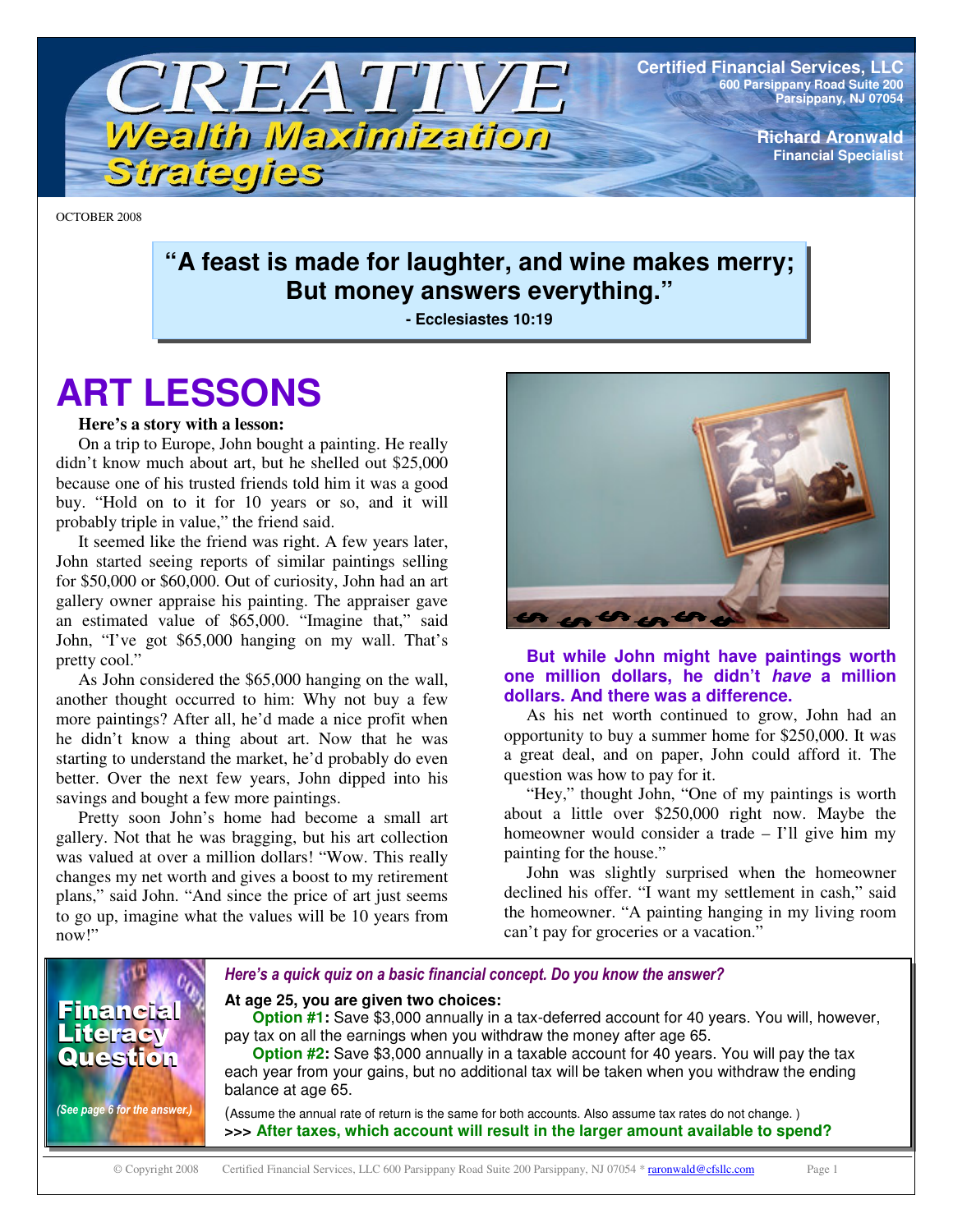John really wanted the house, so he decided to sell the painting. He called the art gallery owner and made arrangements for a sale. The gallery owner agreed that John's asking price was reasonable, and began soliciting some of his patrons.

A month went by, and the painting remained unsold. In fact, John didn't receive a single offer. "What's the story?" John asked the gallery owner. "Why isn't the painting selling? Is it overpriced?"

"The price isn't the problem," said the gallery owner.

"I've had several people say the price was fair. It's just that they weren't interested in buying right now. You have to remember, buyers of high-end art represent a very small percentage of the populace. *Just because something is worth the price doesn't mean there's a buyer that will pay it."*

John considered his options. Even if he cut the price, there was no guarantee he would find a buyer. So if the painting was

really worth \$250,000, he would be better off waiting until he found a buyer willing to pay it. And since good art just seemed to keep increasing in value, he might as well hold the painting. He told the gallery owner to continue listing the painting, but stay firm about the price. John also told the owner of the summer home that he couldn't meet the cash terms.

And then something completely unexpected happened. The painting he was trying to sell was found to be a forgery. It still looked nice hanging on his wall, but the painting was worthless as an investment. John was stunned and frustrated. He'd paid quite a bit for that painting. Not that he wanted to pass off the forgery on anyone else, but he couldn't help thinking he would have been better off accepting any offer in the past year instead of deciding to keep the painting.

Disillusioned, John decided he was done with art as an investment. He contacted the gallery owner and arranged to auction his entire collection. Unfortunately, the general economy was in the tank; housing values were down, the sub-prime mortgage mess had squeezed the financial markets, and gas prices were up. The gallery owner called the night before the auction to say there simply wasn't enough interest to justify holding the auction.

John faced a sobering reality: For all the money and time he'd invested, all he had to show for it was some canvasses on his walls.

**Lesson 1: Dollar value is not the same as money.**

In any society, money is a commodity or token that



The official "money" that everyone accepts in the United States is Federal Reserve Notes, denominated in dollars. And while there are many assets that can be valued in terms of dollars, very few of those items can serve as money. A single share of stock may have a

> current value of \$10/share, but you can't pay for lunch at a fast food restaurant with a stock certificate, and a bank isn't going to allow you to make your monthly mortgage payment in baseball cards or bottles of wine. Most of the time, transactions will require the purchaser to pay in dollars.

> If you look behind the curtain of the art analogy, you can make an application to the stocks, real estate and other financial assets. On paper, the dollar values are there. But

it's only when the assets are turned to money that you can determine their real value.

This distinction between dollar value and money is receiving increasing attention as a critical issue in individual financial programs. It's not enough to accumulate an impressive portfolio; there must also be the assurance that those assets can deliver a consistent source of money when needed.

#### **Lesson 2: If something can't go on forever, it'll stop.**

The statement, **"If something can't go on forever, it will stop"** is known as "Herbert Stein's Law." (Stein was an economics professor, senior fellow at the American Enterprise Institute, and chairman of the Council of Economic Advisers in the 1970s under presidents Nixon and Ford.) His statement is often rephrased as: "Trends that can't continue, won't."

At various times, some financial commentators observed a trend, then decided it would continue uninterrupted into the future. There was a certainty about their opinion, as if the outcome, while not guaranteed, was still a sure thing. It was the realtor who said "the residential housing market is a great investment. Homes will always go up in value." Or the stock market analyst who said "stocks will fluctuate on a daily basis, but the general long-term trend is always up."

This certainty provided the justification for financial experts to make financial projections about fluctuating assets.

• Because homes would "always increase in value," it was possible to justify making loans for 100% of

**On paper, the dollar values are there. But it's only when the assets are turned to money that you can determine their real value**

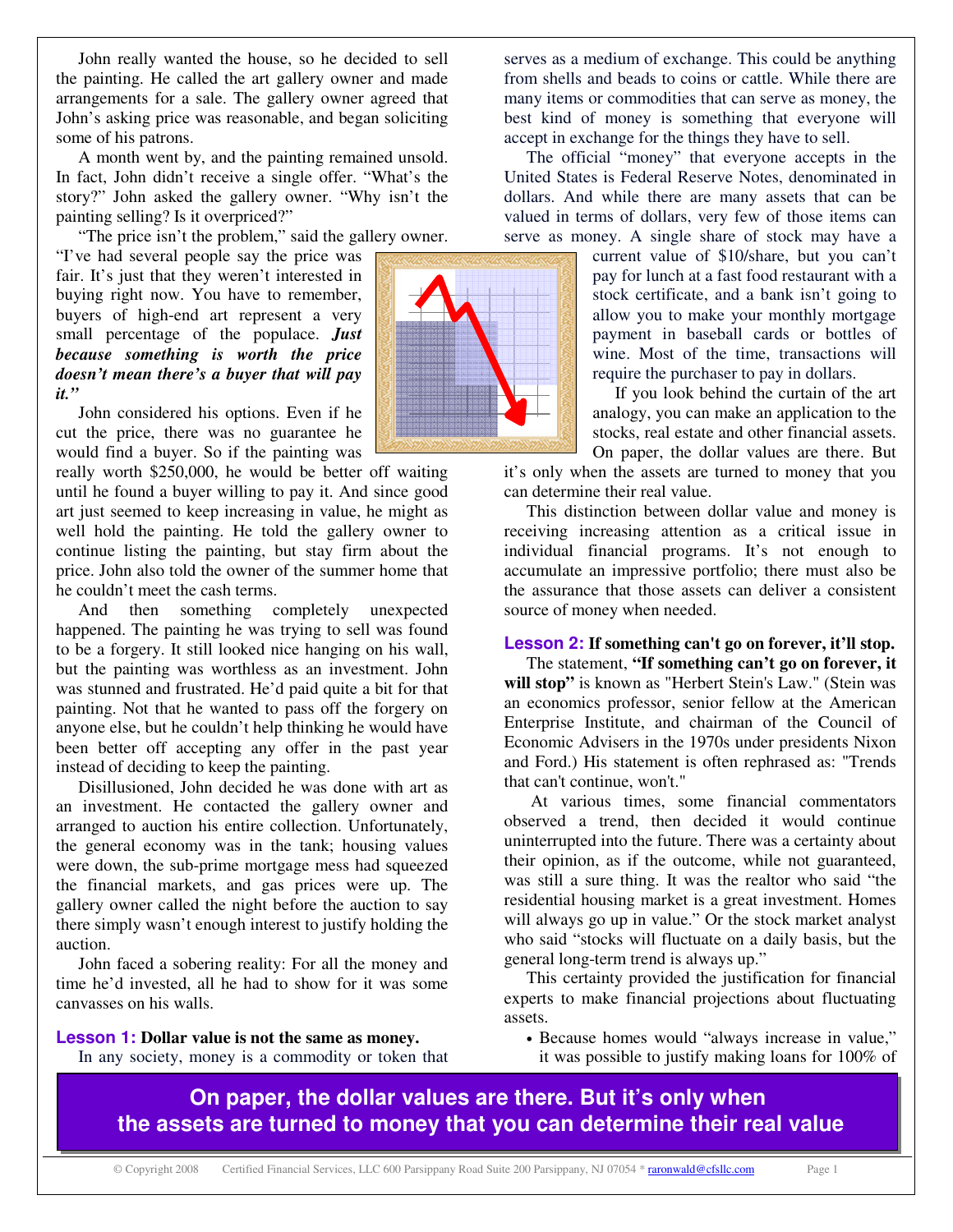the purchase price; the future appreciation would negate the risks taken by both the borrower and the lender.

• Because savvy investors had been able to deliver double-digit annual return from the stock market, it became reasonable to think it was possible to retire sooner and receive more income; the inevitable upward trend would make any concerns about stability irrelevant.

But as certain as the experts might have been, there were never any guarantees. The trends in real estate and the stock market were influenced by other variables – interest rates, baby boomer demographics, tax laws, etc. When those variables changed, the trend could not continue.

The result of ignoring Stein's Law: Often a bad case of SWILS – Sudden Wealth Loss Syndrome, a term coined in a March 18, 2008 *Wall Street Journal* article. This isn't just a "bad year" – it's a wipeout.

#### **Lesson 3: Asset stability is important.**

For perhaps the past two decades, "safe" in the financial world has often been associated with "boring" and "stupid." The thinking was "Why settle for a 5% annual return when there's an opportunity to earn 15%?" But in light of the recent financial turmoil, the stability that is a primary feature of safe financial instruments has taken on a new luster.

When the fluctuations are minor and you don't need the money, it's psychologically and mathematically possible to ride out the downturn. But when the losses are huge and you need the money, it's a different story.

The ultimate objective of any investment decision is to acquire more money. Nobody buys shares of stock so they can hang the certificates on their wall. They don't invest in real estate because they want their mail delivered to a different address. The end result of all investment is to have more money – the kind you can spend, not the dollar values that add to your net worth.

Some asset classes are well-suited to delivering money in a reliable fashion. Their dollar values are fixed, and they can be quickly converted to Federal Reserve Notes, the kind of money that's accepted everywhere.

The knee-jerk reaction to recent events in the financial markets might be to swear off all investment opportunities and keep your remaining money in a safe at home. That's probably an over reaction. But because of Lessons 1 and 2, it's important to understand the place asset stability has in your personal financial program. If the ultimate goal of any financial program is to deliver money, there must be a consideration of stable, liquid financial assets. Otherwise, you run the risk of acquiring a lot of financial "art" that might look impressive on a balance sheet, but in the end, isn't worth what you paid for it.

**CONSIDERING THE EVENTS OF THE PAST MONTH, DOES YOUR FINANCIAL SITUATION NEED A BETTER PERSPECTIVE ON MONEY vs. DOLLAR VALUES?**

**THIS IS ONE OF THE SERVICES WE OFFER.**

# **QUOTES ABOUT MONEY:**

### **The more things change… the more the fundamentals remain the same.**

When you read the financial headlines, every day seems to bring "new" revelations. There's a **new** reason why the stock market is up or down. There's a **new** product that replaces the old one or a new methodology that supposedly unlocks greater returns.

All this talk about "**new**" can make you think your financial program is old, out-dated. But if you've been around long enough to chase a few of the latest trends, you're probably a bit cynical about making changes, because quite often the end results aren't any better. **In the long run, it's the time-tested fundamentals that add up to financial success.** These are basic ideas with a long history, as these quotes will attest.

For example, when it comes to saving, Charles Dickens noted in his 1850 novel "David Copperfield" that

**"Annual income twenty pounds, annual expenditure nineteen six, result happiness.**

**Annual income twenty pounds, annual expenditure twenty pounds, ought and six, result misery."**

This doesn't sound much different than Thomas J. Stanley and William D. Danko in *The Millionaire Next Door* when they say…

**"Most people have it all wrong about wealth in America. Wealth is not the same as income. If you make a good income each year and spend it all, you are not getting wealthier. Wealth is what you accumulate, not what you spend."**

And yet, the best and most productive use of **saving** is not to accumulate a pile, but to find ways to make one's savings more productive – to generate more wealth, and more benefits – for everyone. In 1625, the English essayist Francis Bacon wrote:

**"Money is like muck, is not good except it be spread."**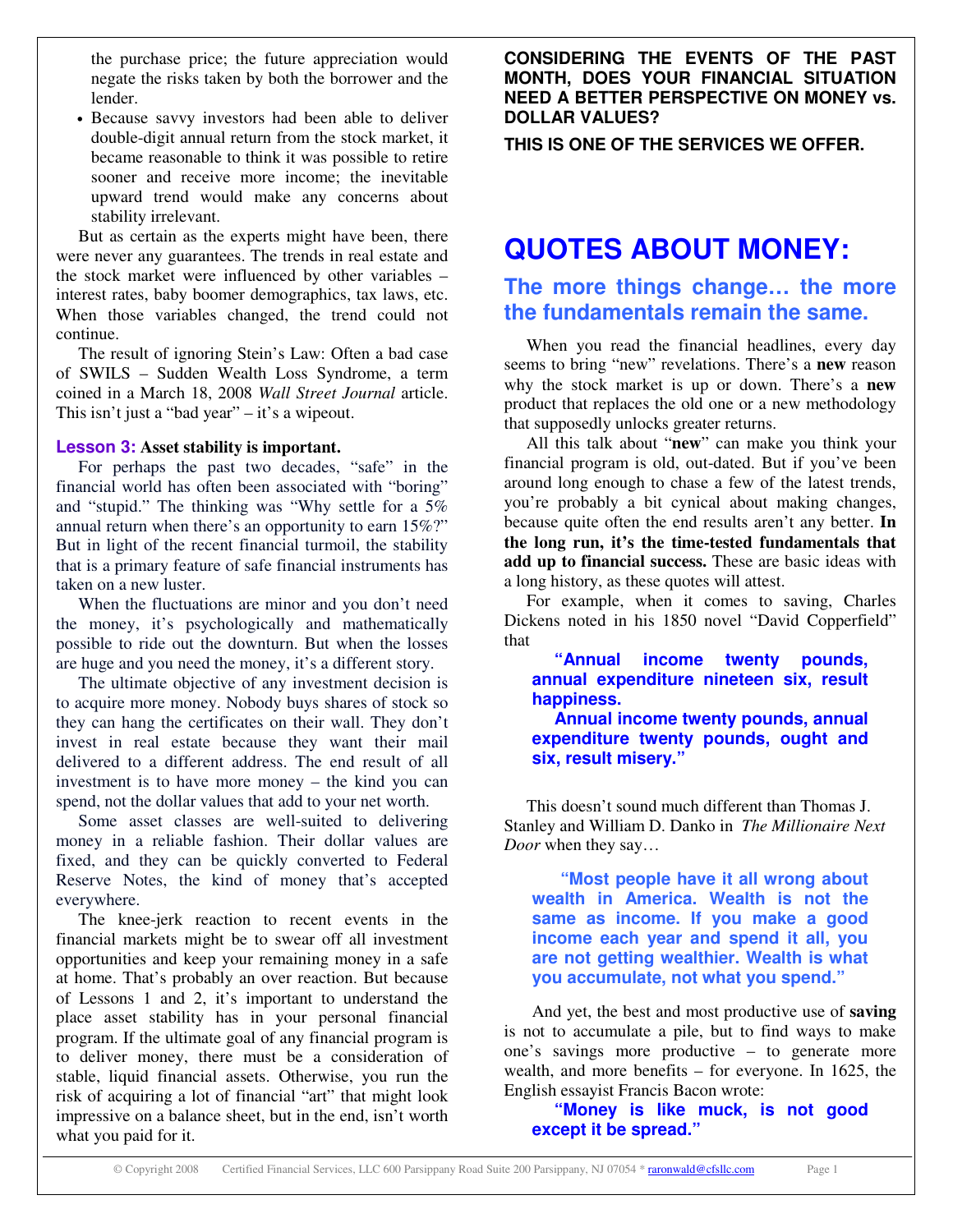On September 29, 2008, nationally syndicated columnist Cal Thomas echoed Bacon's words, saying

**"Wealth is best used when it becomes a river, not a reservoir; when it blesses and encourages others and does not solely feed one's personal empire."**

A nice summary of successful financial practice penned in the mid-1700s by British theologian John Wesley, is still provides a solid basis for today:

**"***Make* **all you can,** *save* **all you can,** *give* **all you can."**

## **Life Insurance for Children**

Soon after the birth of one of your children, you may begin receiving offers by mail to insure the life of your newborn. Usually the amount of coverage is small (\$10,000 or less) and the application consists of three or four questions.

Because you're a smart consumer that views most unsolicited mail as "junk," you probably send the mailer through the shredder. But the brochure might prompt a question: Even if I toss the offer, should I buy life insurance on my children?

Here's a brief run down of some of the pros and cons of buying cash value life insurance on children (or grandchildren).

*For every advantage stated by those who believe in insuring their children, opponents can put forward a*

*contrasting perspective.* **PRO: Establishing**

**insurability**. Many life insurance programs for children have minimal



underwriting requirements. The policies may also include options to secure additional coverage at later dates without further proof of insurability; all that's required to add more insurance is paying the additional premium. Since people become less insurable as they age (either because of health issues that develop, or the increased cost of premiums), choosing to obtain life insurance at an early age can greatly diminish the possibility of being uninsured later in life.

**CON: There's no need to secure insurability in childhood**. The likelihood of death and the financial loss that would occur are both so low it doesn't make sense to insure the risk. With the exception of child actors, most children are not wage earners, so some will argue there is no financial reason for insuring a child. Further, each premium, whether for a term or cash value policy, includes the annual cost of insurance. Assuming you can afford the premiums, this money might yield greater benefits if it was saved or invested, instead of used to buy life insurance.

**PRO: Lower costs.** The annual insurance rates for children are relatively low in comparison with the pricing for adults. Once past infancy, the mortality rate for children is low and doesn't start to increase until late adolescence. In policies that have cash value accumulations, premiums are lower not only because of reduced mortality costs, but because they will be collected over a longer period of time. For some families, making smaller payments today will be more affordable than waiting to make larger payments in the future.

**CON: The cost of insurance may even be cheaper as an adult.** When seen through the prism of the **time value of money** and **opportunity cost**, some argue that paying lower premiums over longer periods of time results in the same overall costs as obtaining insurance at a later date. In addition, some insurers make underwriting distinctions with adults they do not make with children. For example, an insurance company may not differentiate between smokers and non-smokers in their juvenile policies. However, as adults begin to establish lifestyle and health histories, insurance companies begin to selectively offer better rates for those who fit a preferred profile.

**PRO: Multiple uses for the cash value accumulations over a longer period of time.** As an asset class, life insurance cash values have some unique characteristics. Under most circumstances, cash values accumulate on a tax-deferred basis, yet can be accessed without tax penalty before age 59½. Unlike Uniform Transfers to Minor (UTMA) or Uniform Gifts to Minors Act (UGMA) accounts, the ownership of the policy (and control of the cash values) can remain with the parent even after the child reaches adulthood. For purposes of college financial aid qualification, cash values do not have to be reported as qualifying assets. These unique financial attributes have prompted some financial advisors to recommend purchasing life insurance not only for protection but as a supplementary accumulation vehicle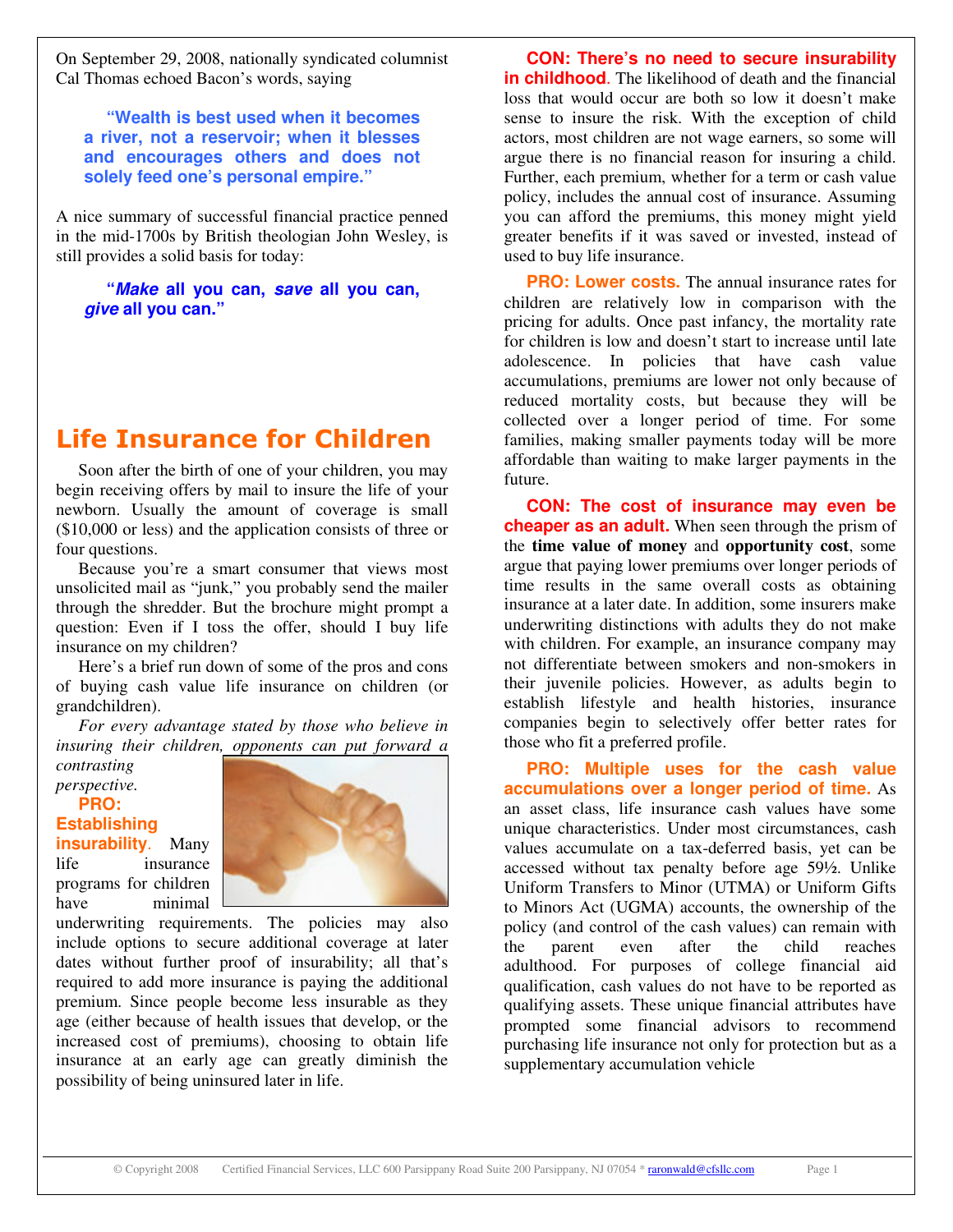**CON: If the goal is accumulation, there's no need to buy life insurance as well.** With UTMAs/UGMAs, 529 plans and other savings options, some argue it doesn't make sense to buy life insurance to save for a child's college education or other financial objectives. There are more choices (and opportunities for higher returns) beyond those offered in a life insurance policy.

#### **CONCLUDING COMMENTS**

**In considering whether you should buy life insurance on your children, your decision will depend largely on two issues: Your personal situation, and whether you see life insurance as an** *asset* **or an** *expense***.**

Everyone's financial priorities are different, and those priorities often change, depending on how much money is or isn't available. So for many families, a discussion about life insurance for children probably only happens after some other financial issues have been addressed – like life insurance on the parents, establishing a retirement plan, building an emergency fund, paying off debt, etc. Insuring one's children isn't necessarily an A-list financial topic for most families.

However, once the A-list financial topics are under control, many parents (and grandparents) begin to think long-term. When that happens, the decision about obtaining life insurance for those who don't yet "need" it will hinge on your view of life insurance in general.

A common mass media view holds that life insurance is really "death insurance" – the only reason for anyone having it is to protect others from the financial consequences that might occur from a premature or untimely death. From this perspective, life insurance is an **expense**, something purchased only when the financial need cannot be addressed any other way.

In contrast, there is a financial line of thought that views life insurance as an **asset**. In this mindset, owning a policy adds unique financial attributes to one's personal balance sheet, both short-term and long-term. Integrated with other financial components as part of a comprehensive plan, securing life insurance for children can be a logical and valuable addition to your assets.

#### **WANT MORE INFORMATION ON HOW LIFE INSURANCE ON CHILDREN MIGHT FIT IN YOUR FINANCIAL PROGRAM? MENTION THE TOPIC IN YOUR NEXT REVIEW.**



## **A Paint-by-Numbers Picture**

From an article in the September 2008 *AARP Bulletin*, here's a picture of the average American household:





**\$10,062** in home equity loans



**\$14,414** in car and educational loans



**\$ 8,565** in credit card debt

# **\$ 392**

in annual savings for the average American household